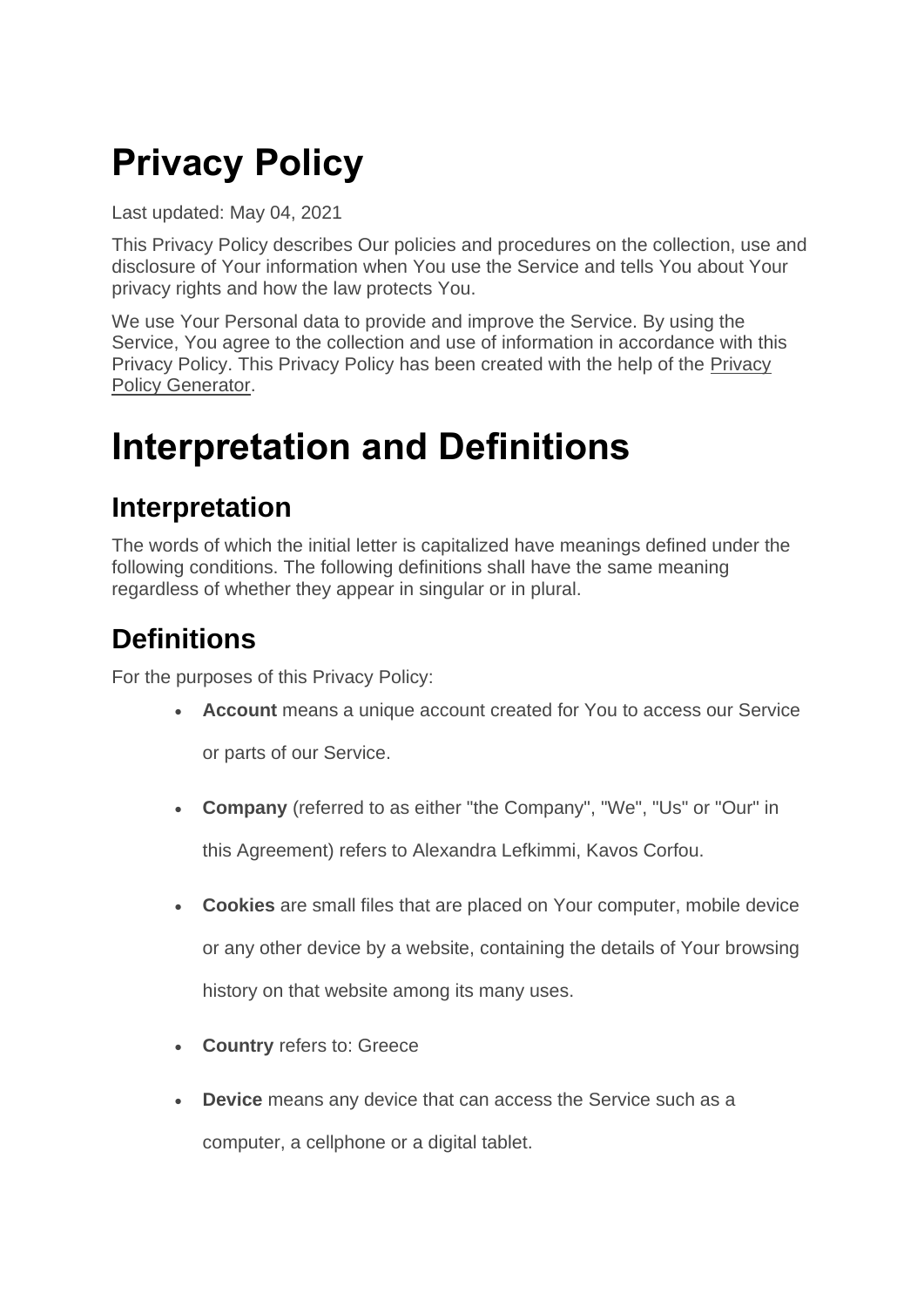- **Personal Data** is any information that relates to an identified or identifiable individual.
- **Service** refers to the Website.
- **Service Provider** means any natural or legal person who processes the data on behalf of the Company. It refers to third-party companies or individuals employed by the Company to facilitate the Service, to provide the Service on behalf of the Company, to perform services related to the Service or to assist the Company in analyzing how the Service is used.
- **Usage Data** refers to data collected automatically, either generated by the use of the Service or from the Service infrastructure itself (for example, the duration of a page visit).
- **Website** refers to Alexandra Lefkimmi, accessible from <https://www.alexandra-lefkimmi.com/>
- **You** means the individual accessing or using the Service, or the company, or other legal entity on behalf of which such individual is accessing or using the Service, as applicable.

## **Collecting and Using Your Personal Data**

### **Types of Data Collected**

### **Personal Data**

While using Our Service, We may ask You to provide Us with certain personally identifiable information that can be used to contact or identify You. Personally identifiable information may include, but is not limited to:

• Email address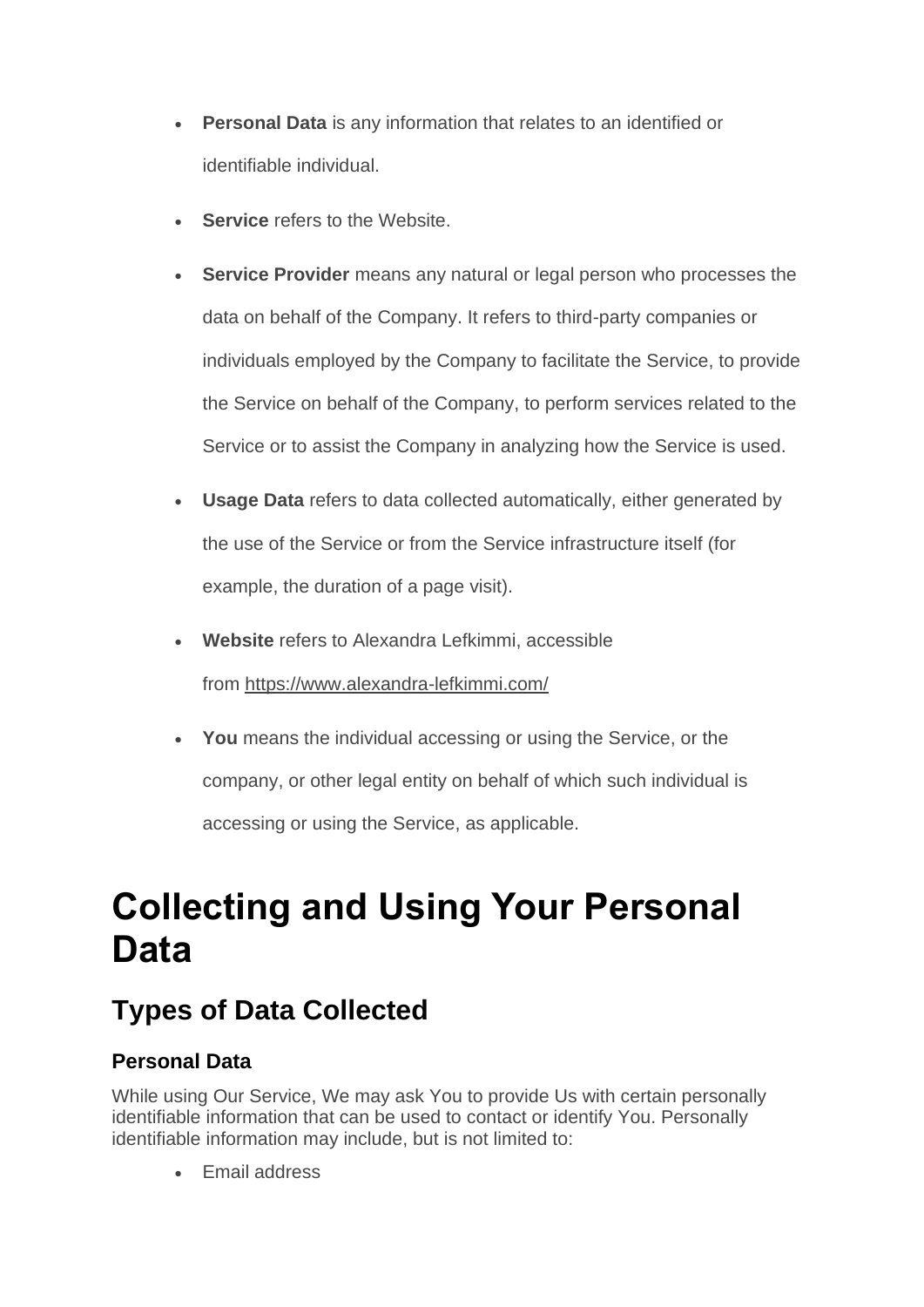- First name and last name
- Address, State, Province, ZIP/Postal code, City
- Usage Data

#### **Usage Data**

Usage Data is collected automatically when using the Service.

Usage Data may include information such as Your Device's Internet Protocol address (e.g. IP address), browser type, browser version, the pages of our Service that You visit, the time and date of Your visit, the time spent on those pages, unique device identifiers and other diagnostic data.

When You access the Service by or through a mobile device, We may collect certain information automatically, including, but not limited to, the type of mobile device You use, Your mobile device unique ID, the IP address of Your mobile device, Your mobile operating system, the type of mobile Internet browser You use, unique device identifiers and other diagnostic data.

We may also collect information that Your browser sends whenever You visit our Service or when You access the Service by or through a mobile device.

#### **Tracking Technologies and Cookies**

We use Cookies and similar tracking technologies to track the activity on Our Service and store certain information. Tracking technologies used are beacons, tags, and scripts to collect and track information and to improve and analyze Our Service. The technologies We use may include:

• **Cookies or Browser Cookies.** A cookie is a small file placed on Your

Device. You can instruct Your browser to refuse all Cookies or to indicate

when a Cookie is being sent. However, if You do not accept Cookies, You

may not be able to use some parts of our Service. Unless you have

adjusted Your browser setting so that it will refuse Cookies, our Service

may use Cookies.

• **Flash Cookies.** Certain features of our Service may use local stored

objects (or Flash Cookies) to collect and store information about Your

preferences or Your activity on our Service. Flash Cookies are not

managed by the same browser settings as those used for Browser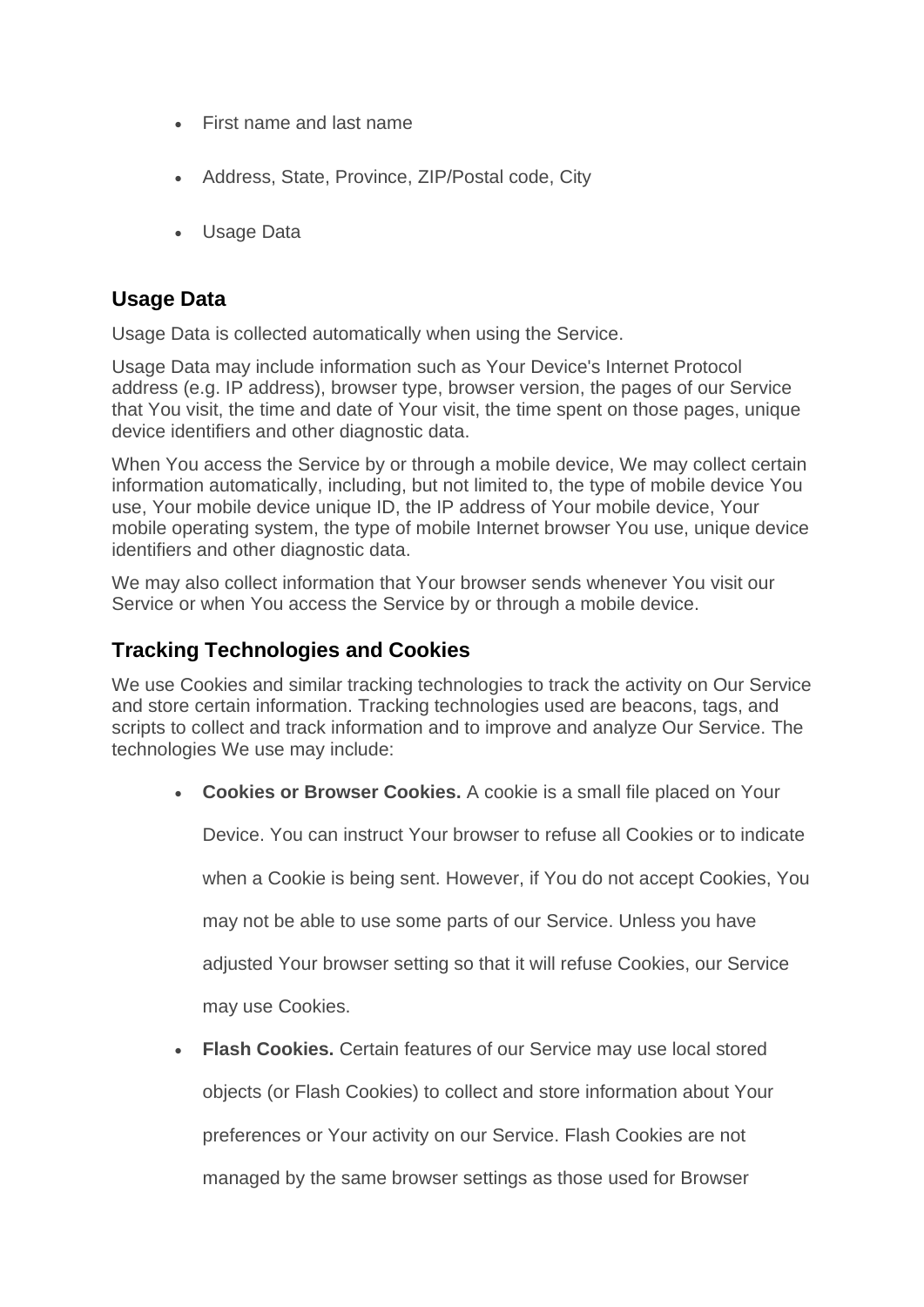Cookies. For more information on how You can delete Flash Cookies, please read "Where can I change the settings for disabling, or deleting local shared objects?" available at [https://helpx.adobe.com/flash](https://helpx.adobe.com/flash-player/kb/disable-local-shared-objects-flash.html#main_Where_can_I_change_the_settings_for_disabling__or_deleting_local_shared_objects_)[player/kb/disable-local-shared-objects-](https://helpx.adobe.com/flash-player/kb/disable-local-shared-objects-flash.html#main_Where_can_I_change_the_settings_for_disabling__or_deleting_local_shared_objects_)

flash.html#main\_Where\_can\_I\_change\_the\_settings\_for\_disabling\_or\_d eleting local shared objects

• **Web Beacons.** Certain sections of our Service and our emails may contain small electronic files known as web beacons (also referred to as clear gifs, pixel tags, and single-pixel gifs) that permit the Company, for example, to count users who have visited those pages or opened an email and for other related website statistics (for example, recording the popularity of a certain section and verifying system and server integrity).

Cookies can be "Persistent" or "Session" Cookies. Persistent Cookies remain on Your personal computer or mobile device when You go offline, while Session Cookies are deleted as soon as You close Your web browser. You can learn more about cookies here: [All About Cookies by TermsFeed.](https://www.termsfeed.com/blog/cookies/)

We use both Session and Persistent Cookies for the purposes set out below:

#### • **Necessary / Essential Cookies**

Type: Session Cookies

Administered by: Us

Purpose: These Cookies are essential to provide You with services available through the Website and to enable You to use some of its features. They help to authenticate users and prevent fraudulent use of user accounts. Without these Cookies, the services that You have asked for cannot be provided, and We only use these Cookies to provide You with those services.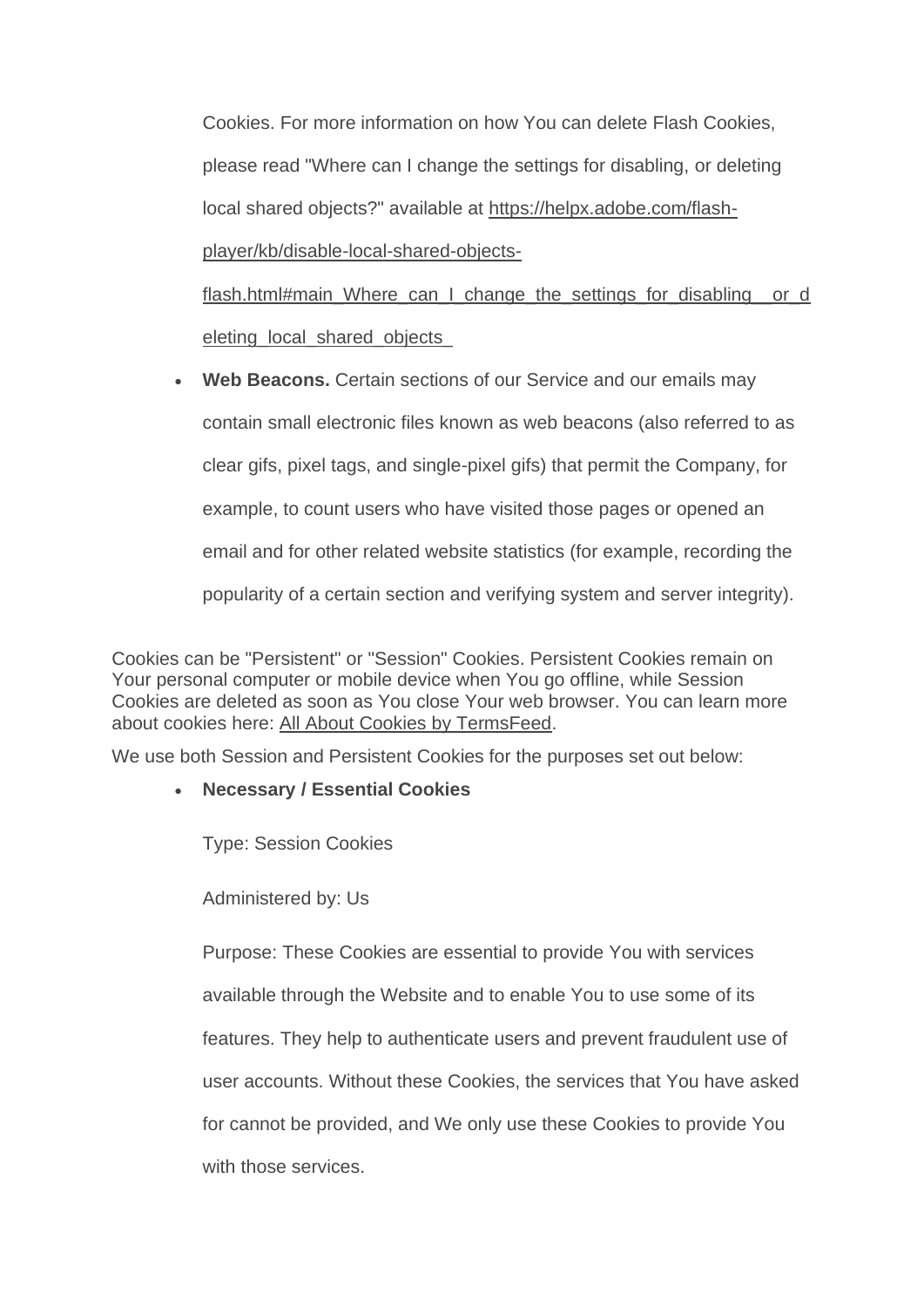#### • **Cookies Policy / Notice Acceptance Cookies**

Type: Persistent Cookies

Administered by: Us

Purpose: These Cookies identify if users have accepted the use of cookies on the Website.

#### • **Functionality Cookies**

Type: Persistent Cookies

Administered by: Us

Purpose: These Cookies allow us to remember choices You make when

You use the Website, such as remembering your login details or

language preference. The purpose of these Cookies is to provide You

with a more personal experience and to avoid You having to re-enter your

preferences every time You use the Website.

For more information about the cookies we use and your choices regarding cookies, please visit our Cookies Policy or the Cookies section of our Privacy Policy.

### **Use of Your Personal Data**

The Company may use Personal Data for the following purposes:

- **To provide and maintain our Service**, including to monitor the usage of our Service.
- **To manage Your Account:** to manage Your registration as a user of the Service. The Personal Data You provide can give You access to different functionalities of the Service that are available to You as a registered user.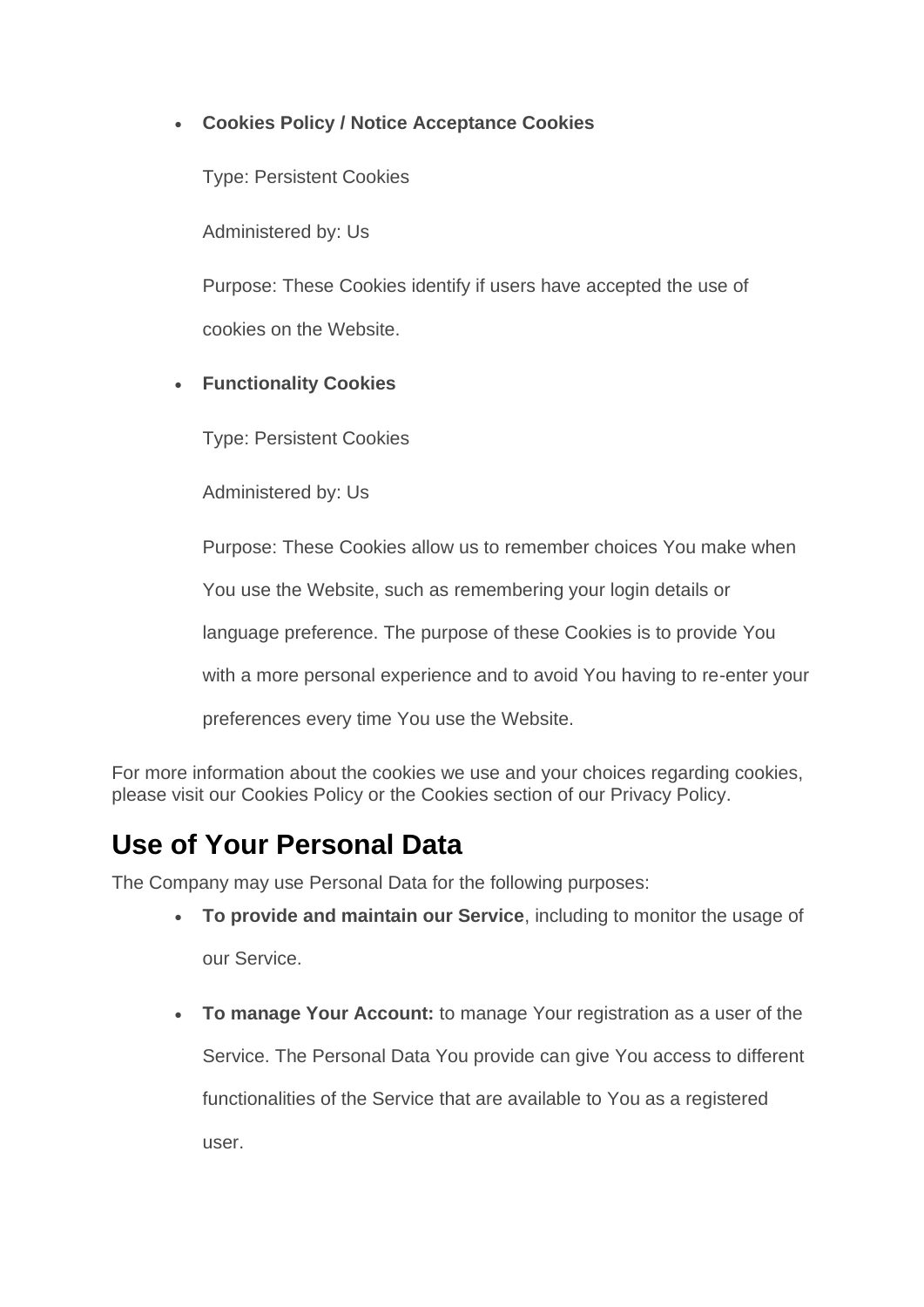- **For the performance of a contract:** the development, compliance and undertaking of the purchase contract for the products, items or services You have purchased or of any other contract with Us through the Service.
- **To contact You:** To contact You by email, telephone calls, SMS, or other equivalent forms of electronic communication, such as a mobile application's push notifications regarding updates or informative communications related to the functionalities, products or contracted services, including the security updates, when necessary or reasonable for their implementation.
- **To provide You** with news, special offers and general information about other goods, services and events which we offer that are similar to those that you have already purchased or enquired about unless You have opted not to receive such information.
- **To manage Your requests:** To attend and manage Your requests to Us.
- **For business transfers:** We may use Your information to evaluate or conduct a merger, divestiture, restructuring, reorganization, dissolution, or other sale or transfer of some or all of Our assets, whether as a going concern or as part of bankruptcy, liquidation, or similar proceeding, in which Personal Data held by Us about our Service users is among the assets transferred.
- **For other purposes**: We may use Your information for other purposes, such as data analysis, identifying usage trends, determining the effectiveness of our promotional campaigns and to evaluate and improve our Service, products, services, marketing and your experience.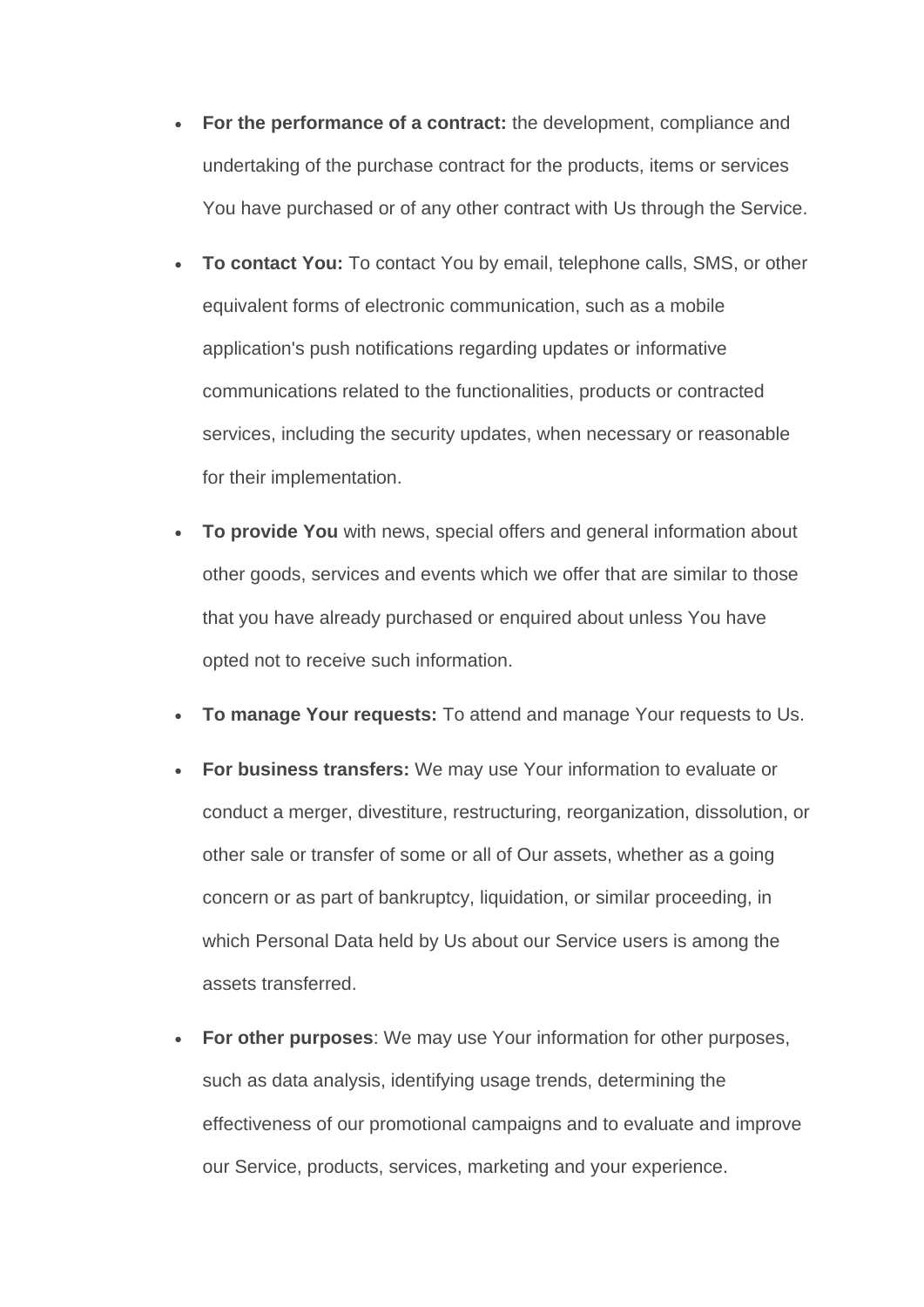We may share Your personal information in the following situations:

- **With Service Providers:** We may share Your personal information with Service Providers to monitor and analyze the use of our Service, to contact You.
- **For business transfers:** We may share or transfer Your personal information in connection with, or during negotiations of, any merger, sale of Company assets, financing, or acquisition of all or a portion of Our business to another company.
- **With Affiliates:** We may share Your information with Our affiliates, in which case we will require those affiliates to honor this Privacy Policy. Affiliates include Our parent company and any other subsidiaries, joint venture partners or other companies that We control or that are under common control with Us.
- **With business partners:** We may share Your information with Our business partners to offer You certain products, services or promotions.
- **With other users:** when You share personal information or otherwise interact in the public areas with other users, such information may be viewed by all users and may be publicly distributed outside.
- **With Your consent**: We may disclose Your personal information for any other purpose with Your consent.

### **Retention of Your Personal Data**

The Company will retain Your Personal Data only for as long as is necessary for the purposes set out in this Privacy Policy. We will retain and use Your Personal Data to the extent necessary to comply with our legal obligations (for example, if we are required to retain your data to comply with applicable laws), resolve disputes, and enforce our legal agreements and policies.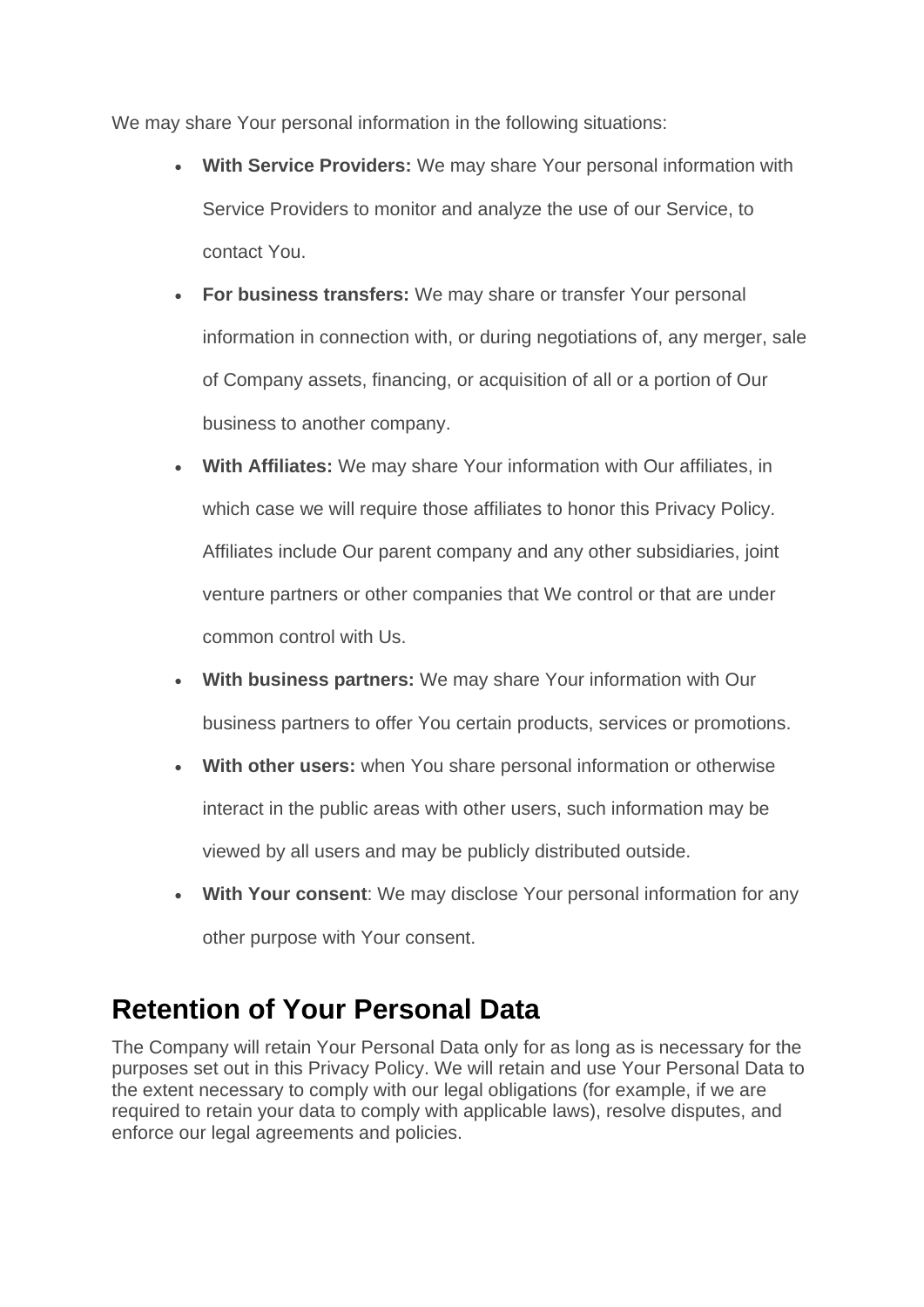The Company will also retain Usage Data for internal analysis purposes. Usage Data is generally retained for a shorter period of time, except when this data is used to strengthen the security or to improve the functionality of Our Service, or We are legally obligated to retain this data for longer time periods.

### **Transfer of Your Personal Data**

Your information, including Personal Data, is processed at the Company's operating offices and in any other places where the parties involved in the processing are located. It means that this information may be transferred to — and maintained on computers located outside of Your state, province, country or other governmental jurisdiction where the data protection laws may differ than those from Your jurisdiction.

Your consent to this Privacy Policy followed by Your submission of such information represents Your agreement to that transfer.

The Company will take all steps reasonably necessary to ensure that Your data is treated securely and in accordance with this Privacy Policy and no transfer of Your Personal Data will take place to an organization or a country unless there are adequate controls in place including the security of Your data and other personal information.

### **Disclosure of Your Personal Data**

#### **Business Transactions**

If the Company is involved in a merger, acquisition or asset sale, Your Personal Data may be transferred. We will provide notice before Your Personal Data is transferred and becomes subject to a different Privacy Policy.

#### **Law enforcement**

Under certain circumstances, the Company may be required to disclose Your Personal Data if required to do so by law or in response to valid requests by public authorities (e.g. a court or a government agency).

#### **Other legal requirements**

The Company may disclose Your Personal Data in the good faith belief that such action is necessary to:

- Comply with a legal obligation
- Protect and defend the rights or property of the Company
- Prevent or investigate possible wrongdoing in connection with the Service
- Protect the personal safety of Users of the Service or the public
- Protect against legal liability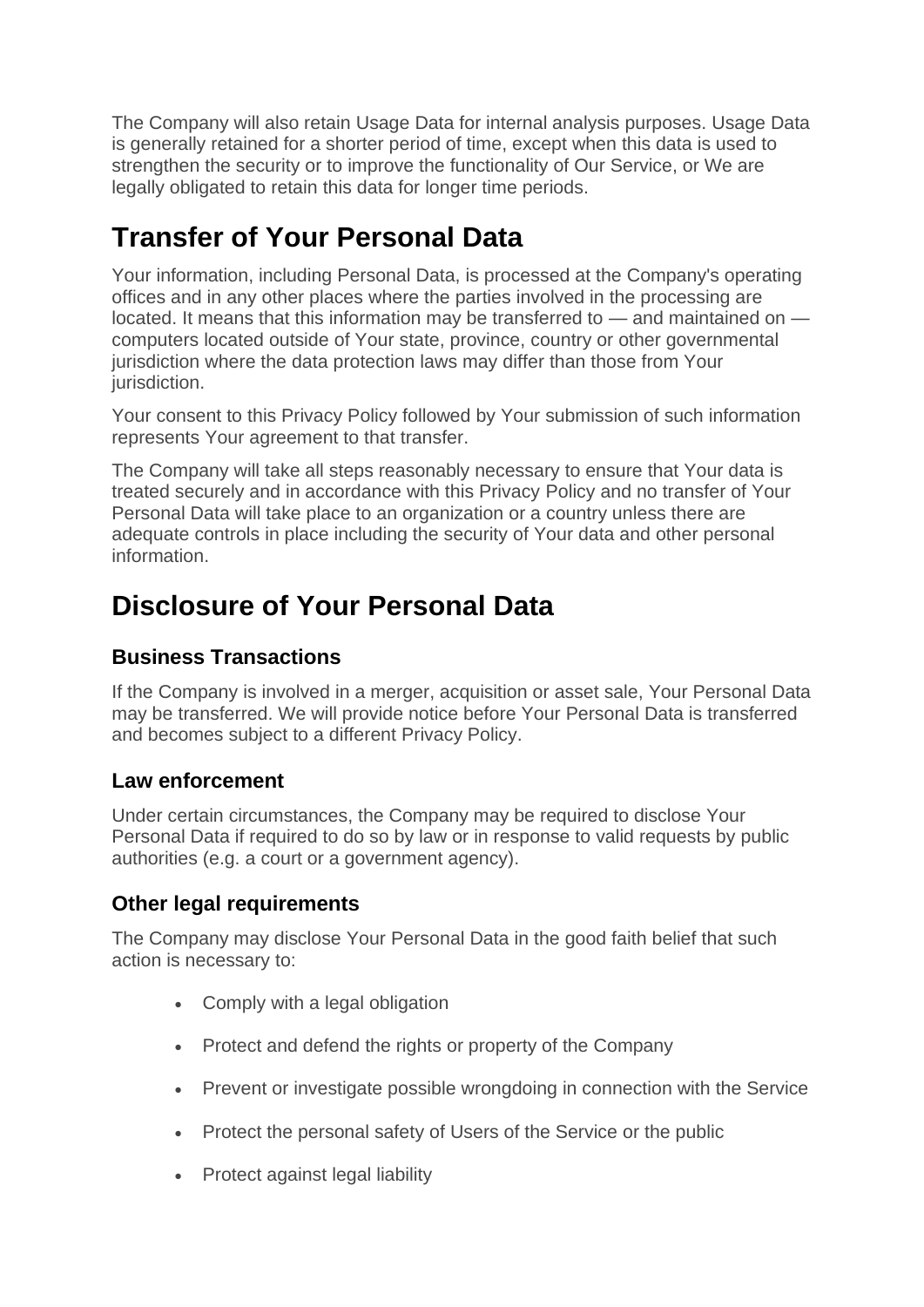### **Security of Your Personal Data**

The security of Your Personal Data is important to Us, but remember that no method of transmission over the Internet, or method of electronic storage is 100% secure. While We strive to use commercially acceptable means to protect Your Personal Data, We cannot guarantee its absolute security.

## **Detailed Information on the Processing of Your Personal Data**

The Service Providers We use may have access to Your Personal Data. These thirdparty vendors collect, store, use, process and transfer information about Your activity on Our Service in accordance with their Privacy Policies.

### **Usage, Performance and Miscellaneous**

We may use third-party Service Providers to provide better improvement of our Service.

#### • **Google Places**

Google Places is a service that returns information about places using

HTTP requests. It is operated by Google

Google Places service may collect information from You and from Your

Device for security purposes.

The information gathered by Google Places is held in accordance with the

Privacy Policy of Google: <https://www.google.com/intl/en/policies/privacy/>

# **Children's Privacy**

Our Service does not address anyone under the age of 13. We do not knowingly collect personally identifiable information from anyone under the age of 13. If You are a parent or guardian and You are aware that Your child has provided Us with Personal Data, please contact Us. If We become aware that We have collected Personal Data from anyone under the age of 13 without verification of parental consent, We take steps to remove that information from Our servers.

If We need to rely on consent as a legal basis for processing Your information and Your country requires consent from a parent, We may require Your parent's consent before We collect and use that information.